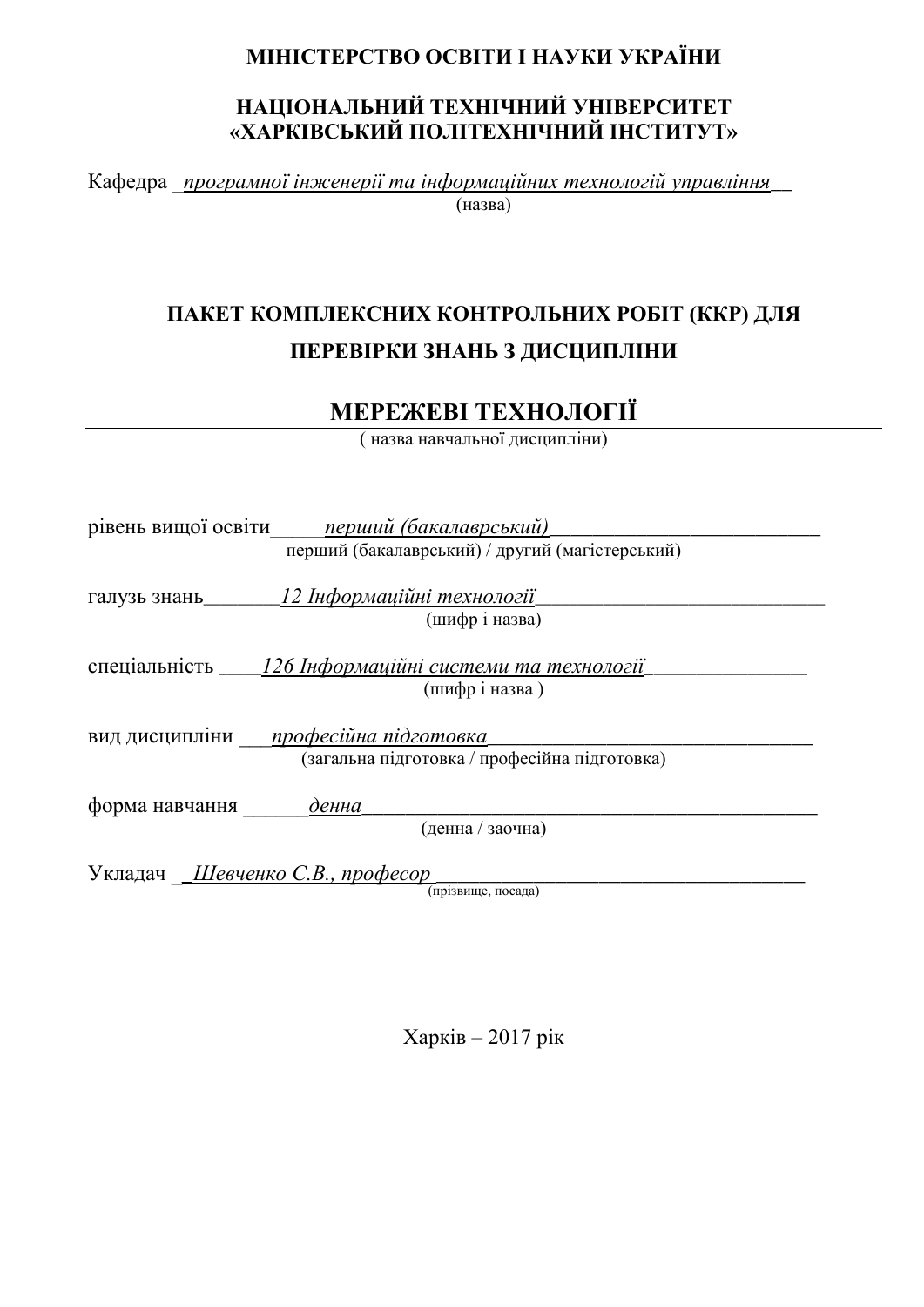#### ПОЯСНЮВАЛЬНА ЗАПИСКА

Мета контрольних завдань - перевірити ступінь сформованості у майбутніх фахівців принципів побудови комплексних систем захисту інформації, дослідження та використання сучасних процедур забезпечення надання основних послуг безпеки інформації в банківських системах, що засновані на використанні алгоритмів симетричної та несиметричної криптографії в комунікаційних системах, протоколів iнфраструктури відкритих ключів (IBK).

Контрольні завдання вимагають від студента творчого підходу, креативності, спонукають до пошукової діяльності. Вони орієнтовані на те, що слухачі повинні продемонструвати:

- Златність застосовувати знання у практичних ситуаціях.
- Знання та розуміння предметної області та розуміння професійної діяльності.
- Здатність вчитися і оволодівати сучасними знаннями.
- Здатність до пошуку, оброблення та аналізу інформації з різних джерел.
- Здатність аналізувати, вибирати і застосовувати методи і засоби для забезпечення інформаційної безпеки.

Перелік контрольних питань для перевірки теоретичних знань, умінь та навичок додається. Вони складені на підставі навчальної програми професійної дисципліни «Мережеві технології» та робочого навчального плану підготовки фахівців освітньо-кваліфікаційного рівня "бакалавр" за сеціальністю 126 Інформаційні системи та технології у галузі знань 12 «Інформаційні технології».

Тривалість виконання контрольних завдань - 2 години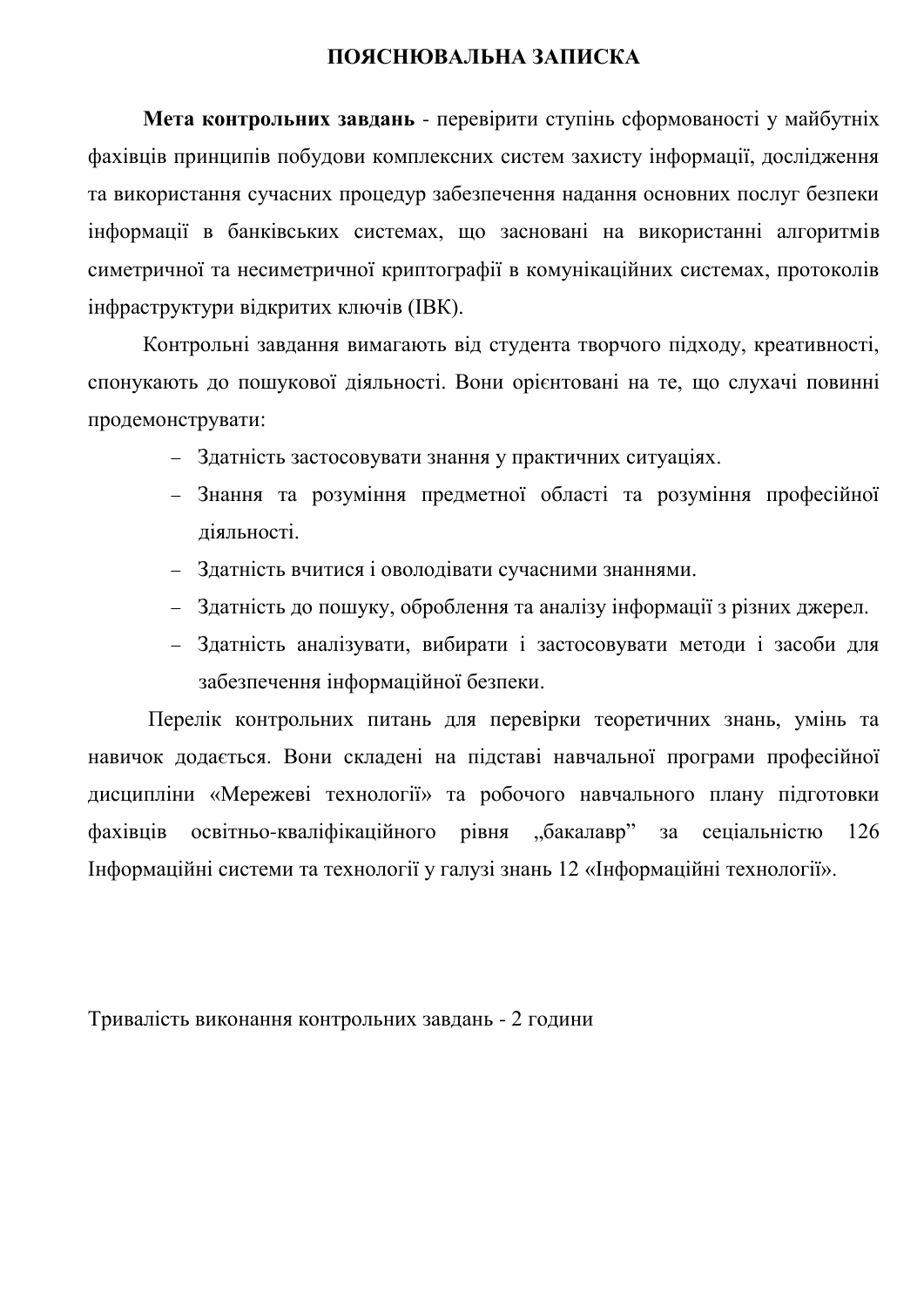## НАВЧАЛЬНА ПРОГРАМА НОРМАТИВНОЇ ДИСЦИПЛІНИ

#### Модуль 1. Організація комп'ютерних мереж

- 1. Організація розподіленої обробки даних.
- 2. Структура системи розподіленої обробки даних.
- 3. Організація управління.
- 4. Системи передачі даних.
- 5. Комп'ютерні мережі.
- 6. Задачі управління в мережах
- 7. Мережева адресація.
- 8. Задачі та алгоритми маршрутизації.
- 9. Управління потоками.
- 10. Захист від перевантажень

#### $Jli$ тература: основна [1 − 4]; додаткова [6-7].

#### Молуль 2. Технології управління в мережах

- 1. Мережа Інтернет
- 2. Структура та організація мережі Інтернет.
- 3. IP-адресація.
- 4. Протоколи мережі Інтернет.
- 5. Протоколи ТСР/IP.
- 6. Протоколи прикладного рівня
- 7. Протоколи управління в мережі Інтернет

## **Ʌɿɬɟɪɚɬɭɪɚ: ɨɫɧɨɜɧɚ [1 – 4]; ɞɨɞɚɬɤɨɜɚ [6 – 7].**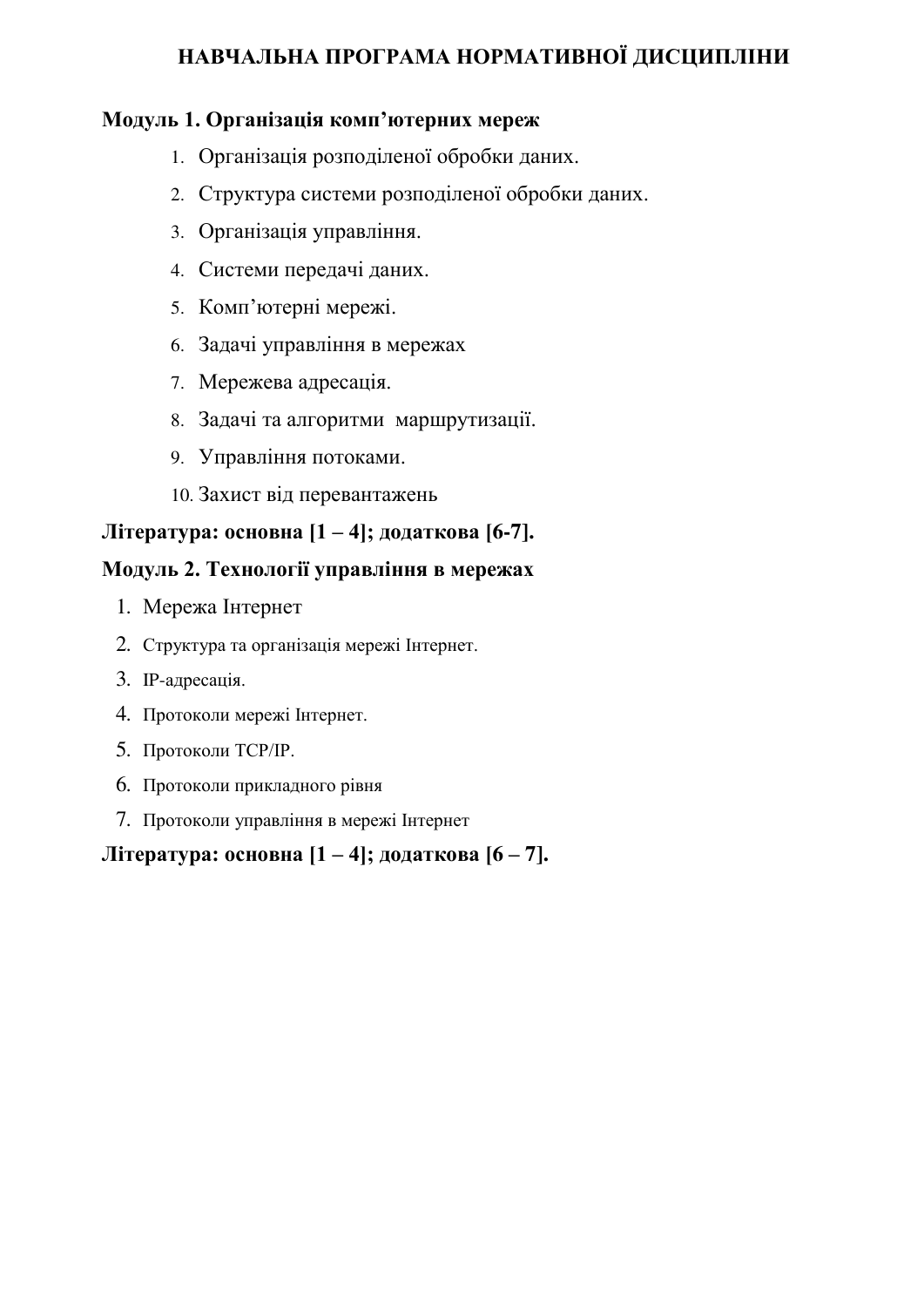# КРИТЕРІЇ ОЦІНЮВАННЯ ЗНАНЬ ТА ВМІНЬ СТУДЕНТІВ

| Рівень досягнень/Marks                |                |             | Критерії оцінювання/Evaluation criteria |                                                              |                                                  |
|---------------------------------------|----------------|-------------|-----------------------------------------|--------------------------------------------------------------|--------------------------------------------------|
|                                       |                |             | Оцінка                                  |                                                              |                                                  |
|                                       |                | Бали        | за                                      |                                                              |                                                  |
| Національна оцінка<br>Local<br>шкалою |                |             | позитивні/pozitiv                       | негативні/negativ                                            |                                                  |
| National grad<br>grad                 |                | <b>EKTC</b> |                                         |                                                              |                                                  |
|                                       |                | <b>ECTS</b> |                                         |                                                              |                                                  |
|                                       |                |             | grad                                    |                                                              |                                                  |
|                                       |                |             |                                         | Глибоке знання навчального матеріалу, що містяться           |                                                  |
|                                       |                |             |                                         | в основних і додаткових літературних;                        |                                                  |
|                                       |                |             |                                         | Вміння аналізувати явища, які вивчаються в їхньому           |                                                  |
|                                       |                |             |                                         | взаємозв'язку і розвитку;                                    |                                                  |
| Відмінно                              |                |             |                                         | Вміння проводити теоретичні розрахунки;                      |                                                  |
| Excelient                             | 5              | 95-100      | $\mathbf{A}$                            | Відповіді на запитання чіткі, лаконічні, логічно послідовні; |                                                  |
|                                       |                |             |                                         | Вміння застосовувати теоретичні положення під час            |                                                  |
|                                       |                |             |                                         | розв'язання складних практичних задач.                       |                                                  |
|                                       |                |             |                                         | Глибокий рівень знань в обсязі обов'язкового матеріалу, що   |                                                  |
|                                       |                |             |                                         | передбачений модулем;                                        |                                                  |
| Відмінно                              |                |             |                                         | Вміння давати аргументовані відповіді на запитання і         |                                                  |
| Excelient                             | 5              | 90-94       | B                                       | проводити теоретичні розрахунки;                             | Відповіді на запитання містять незначні          |
|                                       |                |             |                                         | Вміння вирішувати складні практичні задачі.                  | неточності.                                      |
|                                       |                |             |                                         | Глибокий рівень знань в обсязі обов'язкового матеріалу, що   |                                                  |
|                                       |                |             |                                         | передбачений модулем;                                        |                                                  |
| Добре                                 |                |             |                                         | Вміння давати аргументовані відповіді на запитання і         |                                                  |
| Good                                  | $\overline{4}$ | 85-89       | $\mathbf{B}$                            | проводити теоретичні розрахунки;                             | Відповіді на запитання містять певні неточності. |
|                                       |                |             |                                         | Вміння вирішувати складні практичні задачі.                  |                                                  |
|                                       |                |             |                                         | Міцні знання матеріалу, що вивчається, та його практичного   | Невміння використовувати теоритичні знання для   |
|                                       |                |             |                                         | застосування;                                                | вирішення складних практичних задач.             |
|                                       |                |             |                                         | Вміння давати аргументовані відповіді на запитання і         |                                                  |
| Добре                                 | $\overline{4}$ | 75-84       | $\mathcal{C}$                           | проводити теоретичні розрахунки;                             |                                                  |
| Good                                  |                |             |                                         | Вміння вирішувати практичні задачі.                          |                                                  |
|                                       |                |             |                                         |                                                              |                                                  |
| Задовільно                            |                |             |                                         | Знання основних фундаментальних положень матеріалу, що       | Невміння давати аргументовані відповіді на       |
| Satisfactory                          | 3              | 65-74       | ${\bf D}$                               | вивчається, та їх практичного застосування;                  | запитання;                                       |
|                                       |                |             |                                         | Вміння вирішувати прості практичні задачі.                   | Невміння аналізувати викладений матеріал і       |
|                                       |                |             |                                         |                                                              | виконувати розрахунки;                           |
|                                       |                |             |                                         |                                                              | Невміння вирішувати складні практичні задачі.    |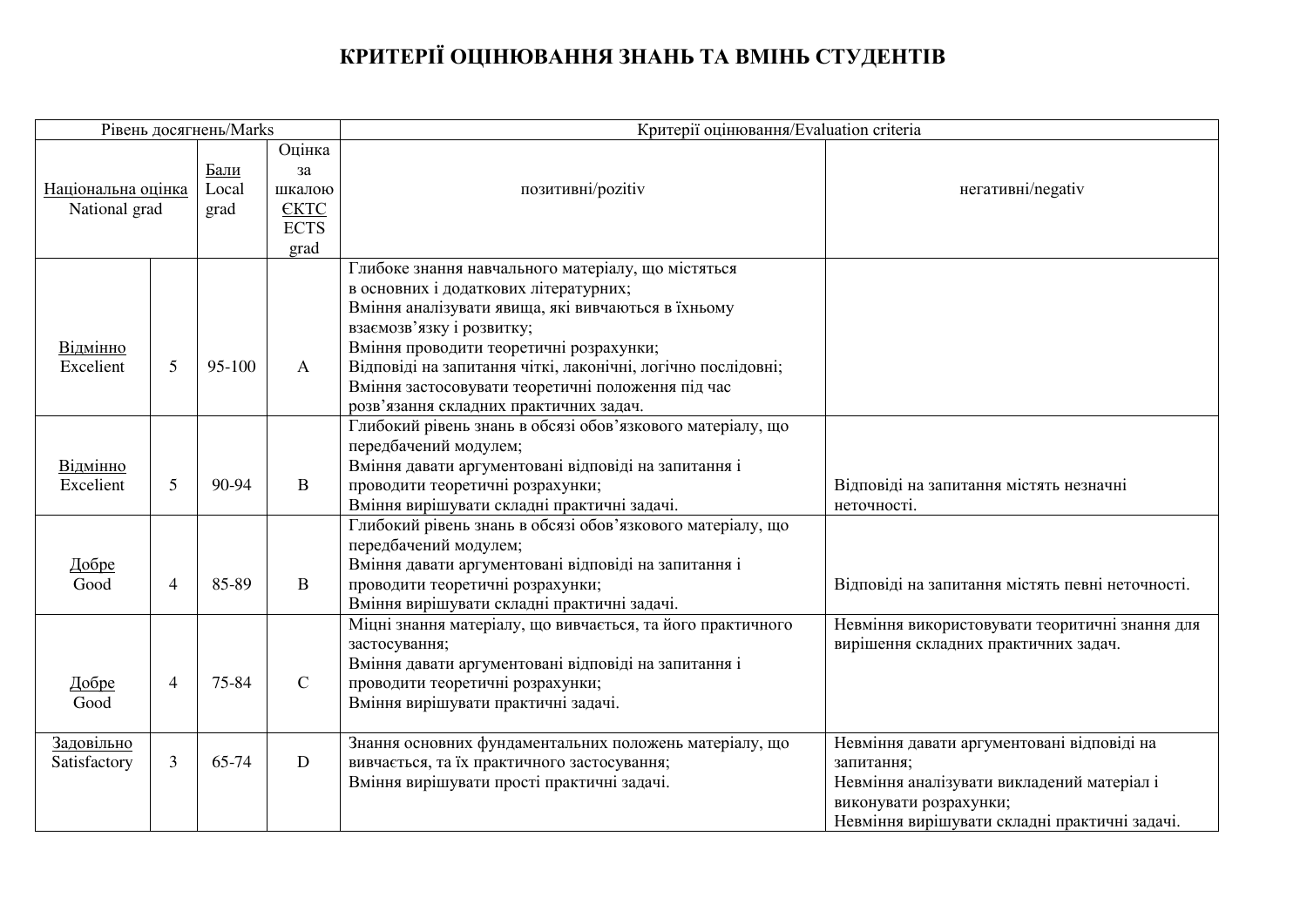|                      |   |           |           | Знання основних фундаментальних положень матеріалу       | Незнання окремих (непринципових) питань з       |
|----------------------|---|-----------|-----------|----------------------------------------------------------|-------------------------------------------------|
|                      |   |           |           | модуля;                                                  | матеріалу модуля;                               |
| Задовільно           |   |           |           | Вміння вирішувати найпростіші практичні задачі.          | Невміння послідовно і аргументовано             |
| Satisfactory         | 3 | 60-64     | E         |                                                          | висловлювати думку;                             |
|                      |   |           |           |                                                          | Невміння застосовувати теоретичні положення при |
|                      |   |           |           |                                                          | розв'язанні практичних задач.                   |
|                      |   |           |           | Додаткове вивчення матеріалу модуля може бути виконане в | Незнання основних фундаментальних положень      |
| Незадовільно<br>Fail |   |           |           | терміни, що передбачені навчальним планом.               | навчального матеріалу модуля;                   |
|                      |   | $35-59$   | <b>FX</b> |                                                          | Істотні помилки у відповідях на запитання;      |
|                      |   |           |           |                                                          | Невміння розв'язувати прості практичні задачі.  |
|                      |   |           |           |                                                          | Повна відсутність знань значної частини         |
| Незадовільно<br>Fail |   |           |           |                                                          | навчального матеріалу модуля;                   |
|                      |   |           |           |                                                          | Істотні помилки у відповідях на запитання;      |
|                      | 2 | $\leq$ 35 | F         |                                                          | Незнання основних фундаментальних положень;     |
|                      |   |           |           |                                                          | Невміння орієнтуватися під час розв'язання      |
|                      |   |           |           |                                                          | простих практичних задач.                       |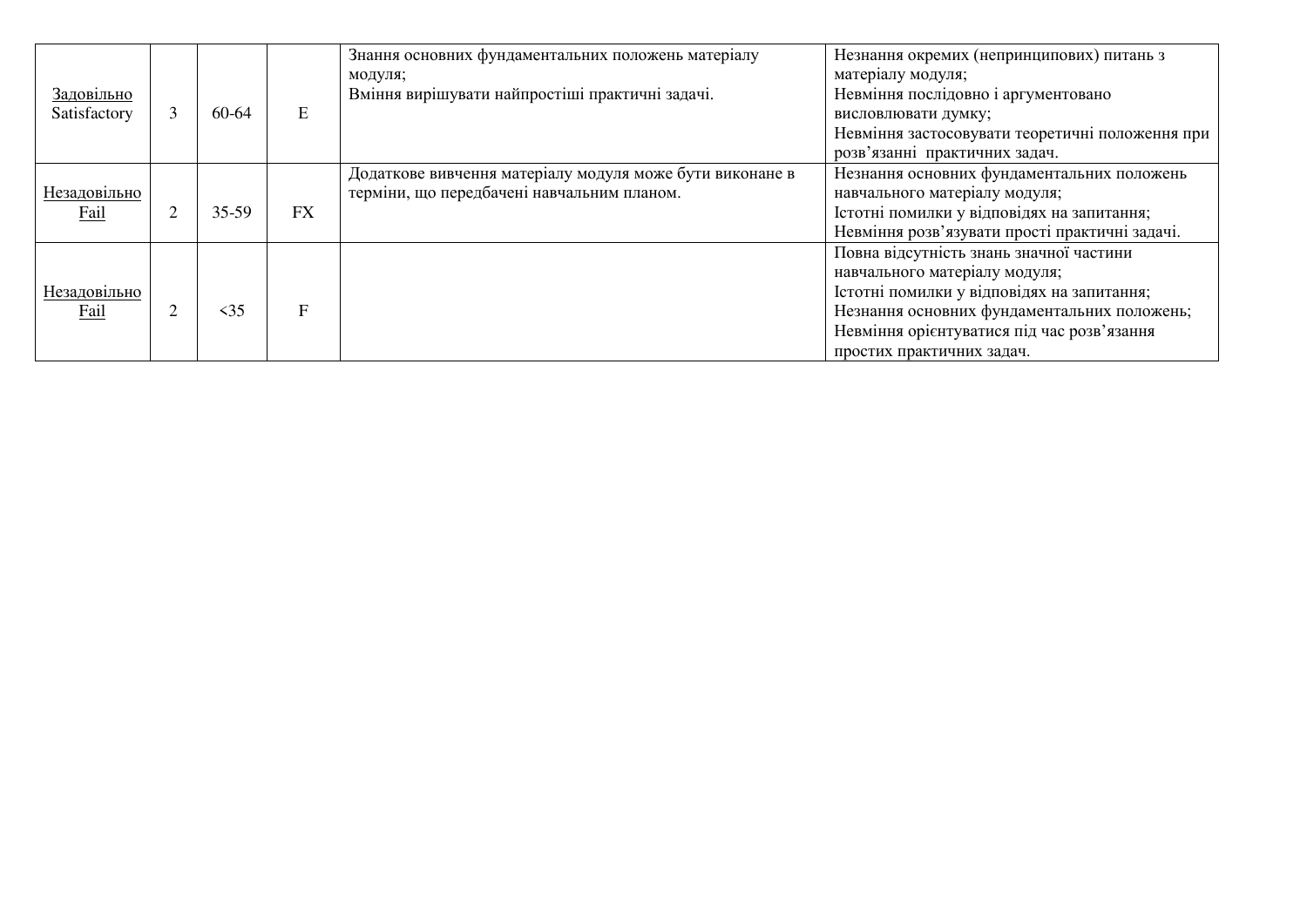# НАЦІОНАЛЬНИЙ ТЕХНІЧНИЙ УНІВЕРСИТЕТ «ХАРКІВСЬКИЙ ПОЛІТЕХНІЧНИЙ ІНСТИТУТ»

| рівень вищої освіти | перший (бакалаврський)                 |
|---------------------|----------------------------------------|
| галузь знань        | 12 Інформаційні технології             |
| спеціальність       | 126 Інформаційні системи та технології |

Навчальна дисципліна Мережеві технології

### КОМПЛЕКСНА КОНТРОЛЬНА РОБОТА № 1 (зразок)

- 1. Проаналізувати відмінність протоколів IPv4 та IPv6
- 2. Визначити, у чому полягає відмінність Веб 1.0 від Веб 2.0.
- 3. Дати оцінку сутності протоколів передачі даних

|                               |  |    |             | Затверджено на засіданні Кафедри програмної інженерії та інформаційних |
|-------------------------------|--|----|-------------|------------------------------------------------------------------------|
| технологій управління         |  |    |             |                                                                        |
| Протокол № від, $\frac{1}{2}$ |  | 20 | <b>DOKV</b> |                                                                        |

| Завідувач кафедри |                  |
|-------------------|------------------|
|                   | Годлевський М.Д. |
|                   |                  |

ɍɤɥɚɞɚɱ \_\_\_\_\_\_\_\_\_\_\_\_\_\_\_\_\_\_\_\_\_\_\_\_\_\_\_\_\_\_ Шɟɜɱɟɧɤɨ ɋ.ȼ.